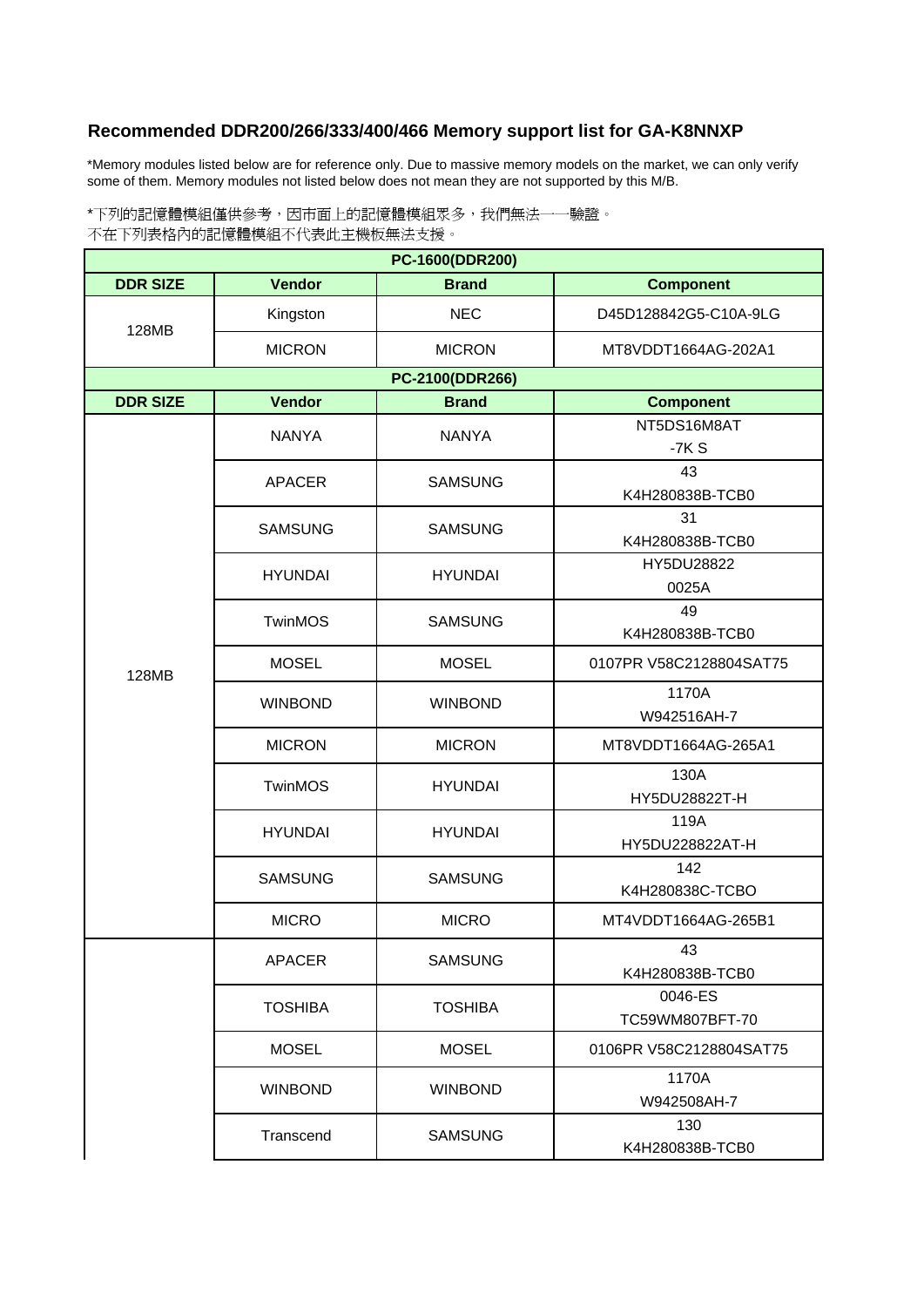| 256MB           | <b>APACER</b>  | <b>IBM</b>      | N61204GT3B7N 46L1488 IBM CR CT<br>A3550600 PQ |
|-----------------|----------------|-----------------|-----------------------------------------------|
|                 | <b>HYUNDAI</b> | <b>HYUNDAI</b>  | 126A<br>HY5DU28822AT-H                        |
|                 | elixir         | elixir          | N2DS12880AT-75b                               |
|                 | <b>SYNNEX</b>  | PQI             | PQ6D168S75 0222 16Mx8 DDR-7.5-T               |
|                 | <b>TwinMOS</b> | <b>MICRO</b>    | 0218 1-1 MT 46V16M8 TG -75 B                  |
|                 | <b>TwinMOS</b> | <b>SAMSUNG</b>  | 109<br>K4H2808388-TCB0                        |
| 1GB             | Kingston       | Mitsubishi      | M2S12D30TP                                    |
|                 |                |                 | JAPAN 21722A01-75                             |
|                 |                | PC-2700(DDR333) |                                               |
| <b>DDR SIZE</b> | <b>Vendor</b>  | <b>Brand</b>    | <b>Component</b>                              |
|                 | <b>SAMSUNG</b> | <b>SAMSUNG</b>  | K4H280838C-TCB3                               |
| 128MB           | Kingston       | <b>NANYA</b>    | NT5DS16M8AT-6<br>11100BPT                     |
|                 | <b>MICRON</b>  | <b>MICRON</b>   | MT8VDDT1664AG-335B3                           |
|                 | <b>NANYA</b>   | <b>NANYA</b>    | NT5DS16M8AT-6                                 |
|                 |                |                 | 2300BPT                                       |
|                 | <b>SAMSUNG</b> | <b>SAMSUNG</b>  | K4H280838C-TCB3                               |
|                 | <b>TwinMOS</b> | <b>HYNIX</b>    | 146A                                          |
|                 |                |                 | HY5DU28822AT-K                                |
|                 | Kingston       | <b>NANYA</b>    | NT5DS16M8AT-6                                 |
|                 |                |                 | 11100BPT                                      |
| 256MB           | <b>KINGMAX</b> | <b>KINGMAX</b>  | KDL684T4A2A-05                                |
|                 | <b>NANYA</b>   | <b>NANYA</b>    | NT5DS32M8AT-6                                 |
|                 | Apacer         | <b>SAMSUNG</b>  | KH560838C-TCB3                                |
|                 | <b>MICRON</b>  | <b>MICRON</b>   | MT8VDDT1664AG-335B3                           |
|                 | <b>MICRON</b>  | <b>MICRON</b>   | MT16VDDT3264AG-335B4                          |
|                 | Infineon       | Infineon        | HYS64D32300GU-6-B                             |
|                 |                |                 | CL 2.5                                        |
| 512MB           | <b>NANYA</b>   | <b>NANYA</b>    | NT5DS32M8AT-6                                 |
|                 | Apacer         | <b>SAMSUNG</b>  | KH560838C-TCB3                                |
|                 | Transcend      | Winbond         | 2200D                                         |
|                 |                |                 | W942508BH-6                                   |
|                 |                | PC-3200(DDR400) |                                               |
| <b>DDR SIZE</b> | <b>Vendor</b>  | <b>Brand</b>    | <b>Component</b>                              |
|                 | <b>MICRON</b>  | <b>MICRON</b>   | MT8VDDT1664AG-403B2                           |
|                 | Infineon       | Infineon        | HYB25D256160BT-5                              |
| 128MB           |                |                 |                                               |
|                 | <b>NANYA</b>   | <b>NANYA</b>    | NT5DS16M16BT-5T<br>31100BPT                   |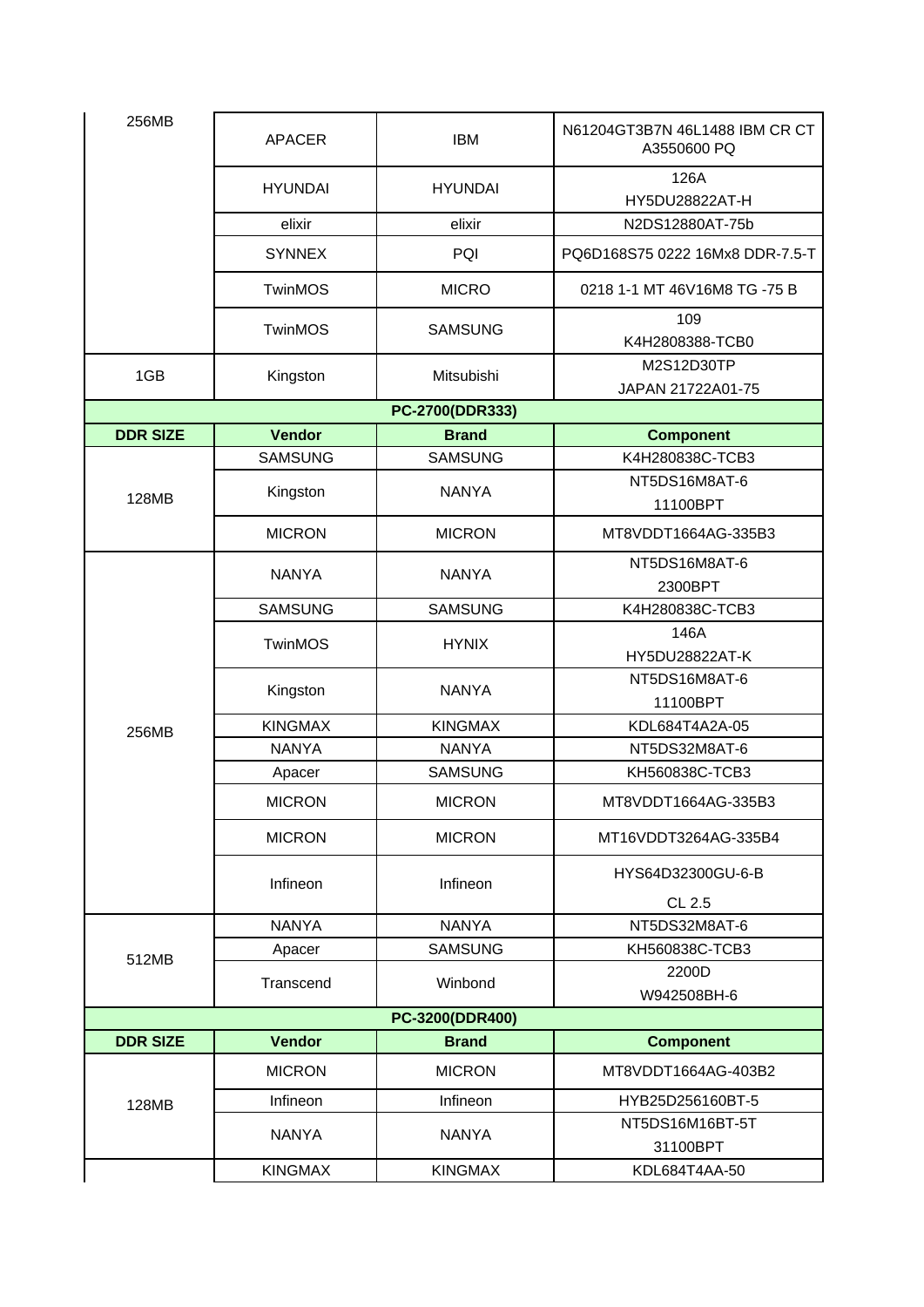|       | <b>MICRON</b>  | <b>MICRON</b>                | MT8VDDT1664AG-403B2                |
|-------|----------------|------------------------------|------------------------------------|
|       | Kingston       | <b>WINBOND</b>               | Winbond 2220D W942508BH-5          |
|       | <b>WINBOND</b> | <b>WINBOND</b>               | Winbond 2150D<br>W942508BH-5       |
|       |                | <b>WINBOND</b>               | Winbond 2420D                      |
|       | <b>CORSAIR</b> |                              | W942508BH-6                        |
|       | TwinMOS        | <b>TwinMOS</b>               | TwinMOS 02424 TMD7608F8E50B        |
|       | <b>WINBOND</b> | <b>WINBOND</b>               | W942508CH-5<br>03050G              |
|       | Geil           | Geil                         | <b>AMIR0305</b><br>GL3LC32G88TG-5A |
|       | <b>APACER</b>  | <b>SAMSUNG</b>               | K4H560838D-TCC4                    |
|       | Infineon       | Infineon                     | HYB25D256160BT-5                   |
| 256MB | <b>SAMSUNG</b> | <b>SAMSUNG</b>               | K4H560838E-TCCC                    |
|       | <b>SAMSUNG</b> |                              | (ECC)<br>K4H560838E-TCCC           |
|       | <b>PSC</b>     | <b>SAMSUNG</b><br><b>PSC</b> | AL5D8A53TK1-5B                     |
|       | <b>TwinMOS</b> | <b>TwinMOS</b>               | TMD7608F8E50D                      |
|       |                |                              |                                    |
|       | A-DATA         | <b>VIS</b>                   | 0302VR V58C2256804SAT5             |
|       | A-DATA         | A-DATA                       | 20314 ADD8608A8A-5B                |
|       | A-DATA         | A-DATA                       | 20316 ADD8608A8A-4.5B              |
|       | <b>MICRON</b>  | <b>MICRON</b>                | MT16VDDT3264AG-40BB5               |
|       | <b>MICRON</b>  | <b>MICRON</b>                | MT16VDDT3264AG-40BC4               |
|       | A-DATA         | Hynix                        | HY5DU56822BT-D43                   |
|       | Hynix          | Hynix                        | HY5DU56822AT-D43                   |
|       | <b>NANYA</b>   | <b>NANYA</b>                 | NT5DS32M8BT-5T<br>25300BPT         |
|       | Kingston       | <b>WINBOND</b>               | Winbond 2312D W942508BH-5          |
|       | <b>SAMSUNG</b> | <b>SAMSUNG</b>               | SAMSUNG 238<br>K4H560838D-TCC4     |
|       | <b>WINBOND</b> | <b>WINBOND</b>               | W942508CH-5<br>03050G              |
|       | <b>TwinMOS</b> | <b>TwinMOS</b>               | 0302DTMD7608F8E50A(ECC)            |
|       | <b>NANYA</b>   | <b>NANYA</b>                 | NT5DS32M8BT-5<br>02261BPT          |
|       | <b>SAMSUNG</b> | <b>SAMSUNG</b>               | K4H560838E-TCCC<br>(ECC)           |
| 512MB | <b>SAMSUNG</b> | <b>SAMSUNG</b>               | K4H560838E-TCCC                    |
|       | <b>CORSAIR</b> | <b>WINBOND</b>               | CMX512-3200LL                      |
|       | <b>KINGMAX</b> | <b>KINGMAX</b>               | MPXC22D-38KT3R                     |
|       | <b>PSC</b>     | <b>PSC</b>                   | AL6D8A53TK1-5B                     |